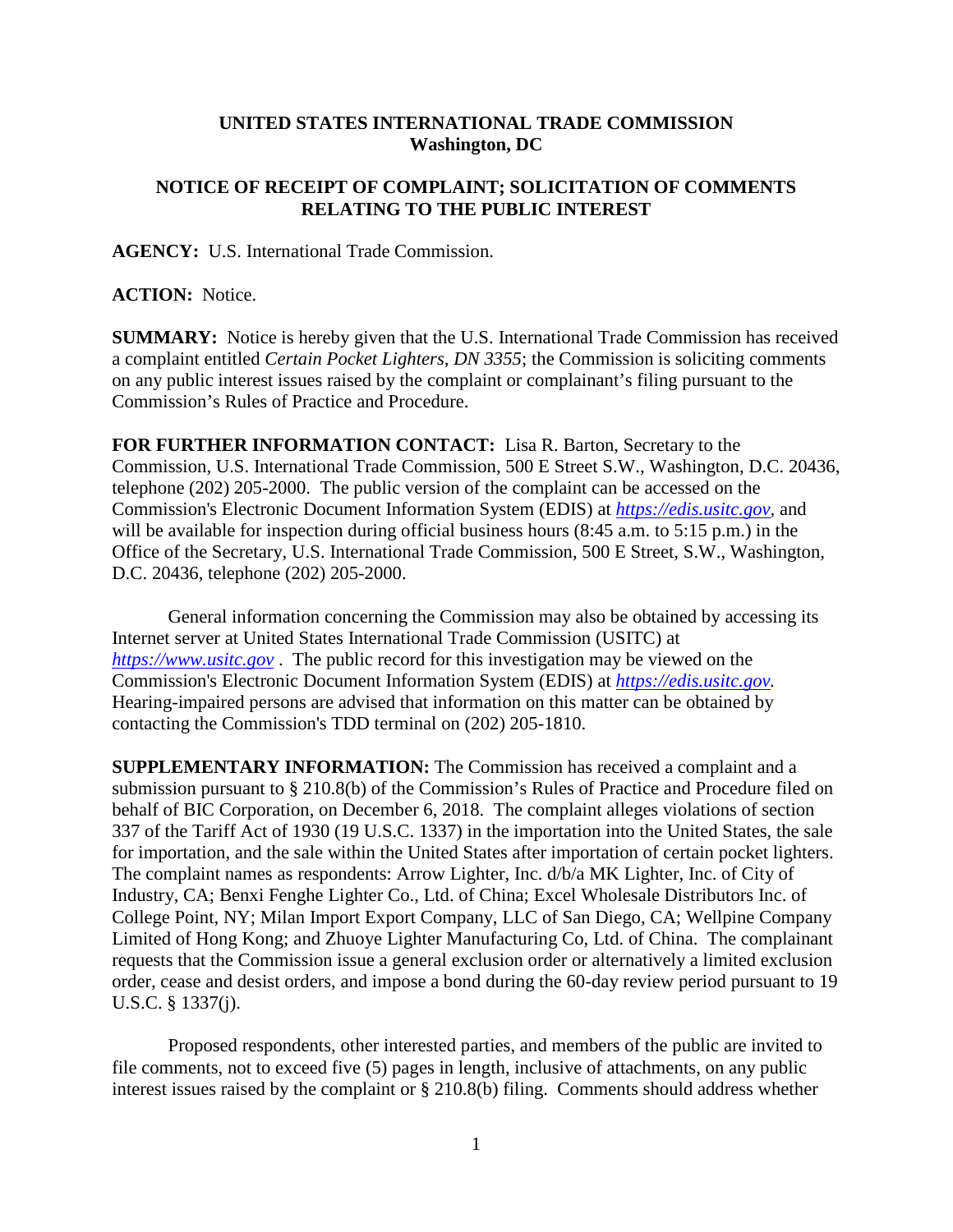issuance of the relief specifically requested by the complainant in this investigation would affect the public health and welfare in the United States, competitive conditions in the United States economy, the production of like or directly competitive articles in the United States, or United States consumers.

In particular, the Commission is interested in comments that:

- (i) explain how the articles potentially subject to the requested remedial orders are used in the United States;
- (ii) identify any public health, safety, or welfare concerns in the United States relating to the requested remedial orders;
- (iii) identify like or directly competitive articles that complainant, its licensees, or third parties make in the United States which could replace the subject articles if they were to be excluded;
- (iv) indicate whether complainant, complainant's licensees, and/or third party suppliers have the capacity to replace the volume of articles potentially subject to the requested exclusion order and/or a cease and desist order within a commercially reasonable time; and
- (v) explain how the requested remedial orders would impact United States consumers.

Written submissions on the public interest must be filed no later than by close of business, eight calendar days after the date of publication of this notice in the *Federal Register*. There will be further opportunities for comment on the public interest after the issuance of any final initial determination in this investigation. Any written submissions on other issues should be filed no later than by close of business nine calendar days after the date of publication of this notice in the *Federal Register*. Complainant may file a reply to any written submission no later than the date on which complainant's reply would be due under  $\S 210.8(c)(2)$  of the Commission's Rules of Practice and Procedure (19 CFR 210.8(c)(2)).

Persons filing written submissions must file the original document electronically on or before the deadlines stated above and submit 8 true paper copies to the Office of the Secretary by noon the next day pursuant to § 210.4(f) of the Commission's Rules of Practice and Procedure (19 CFR 210.4(f)). Submissions should refer to the docket number ("Docket No. 3355) in a prominent place on the cover page and/or the first page. (*See* Handbook for Electonic Filing Procedures, **Electronic Filing Procedures**<sup>[1](#page-1-0)</sup>). Persons with questions regarding filing should contact the Secretary (202-205-2000).

 $\overline{a}$ 

<span id="page-1-0"></span><sup>1</sup> Handbook for Electronic Filing Procedures: *[https://www.usitc.gov/documents/handbook\\_on\\_filing\\_procedures.pdf](https://www.usitc.gov/documents/handbook_on_filing_procedures.pdf)*